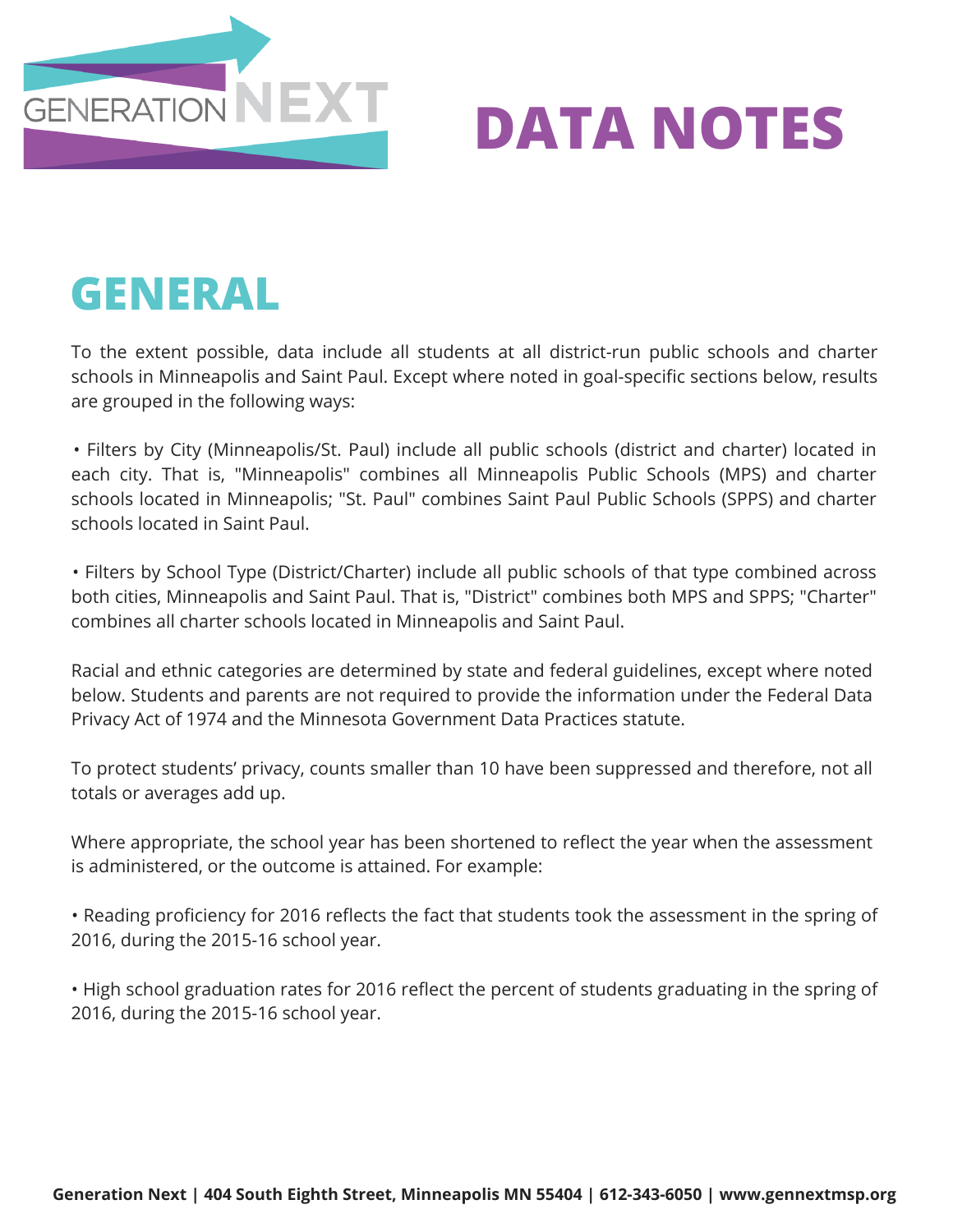



### **GOAL 1: KINDERGARTEN READINESS**

Early Childhood Screening data, from the Minnesota Department of Education (MDE), shows kindergartners within their kindergarten district and their age at screening. The B-4 Census is used as the estimate of three-, four-, and five-year-olds within the district. This report looks at the kindergarten cohort for the selected state fiscal year and looks back to determine the age they were screened. MDE provides the following notes:

• Children served through Early Childhood Special Education (ECSE) may be screened within ECSE.

- It is possible for the Census district, Screening District and ECSE serving district to all be separate districts.
- Number screened after the start of kindergarten are duplicated counts of this reported by age.
- Children may be screened multiple times within a year based on parent request.

• These data reflect children enrolled in public schools only and do not include children screened who attend private schools.

"High quality" Early Care and Education (ECE) programs are defined by national accreditation and/or 3 or 4 (out of 4) stars on the Minnesota Parent Aware Quality Rating and Improvement System. The number of seats is based on the licensed capacity of programs, which include child care centers, licensed family child cares, school-based programs, and Head Start. These rates indicate the percentages of programs and seats rated high quality out of the total number of programs and seats, as collected and reported by Think Small, with data from the Minnesota Department of Human Services (DHS).

"Percent Ready" is the percentage of kindergartners who took the assessment measure and who met the predetermined benchmark for readiness. In fall of 2017 (school year 2017-18), kindergartners in Minneapolis Public Schools (MPS) and Saint Paul Public Schools (SPPS) took the FAST earlyReading assessment. This measure indicates the percentage of students whose composite score put them in the FAST-determined "Low Risk" category in reading. On this dashboard only, Minneapolis and Saint Paul include only MPS and SPPS, not charter schools located in the cities. Spanish immersion schools in both districts assessed students with the Spanish version of earlyReading.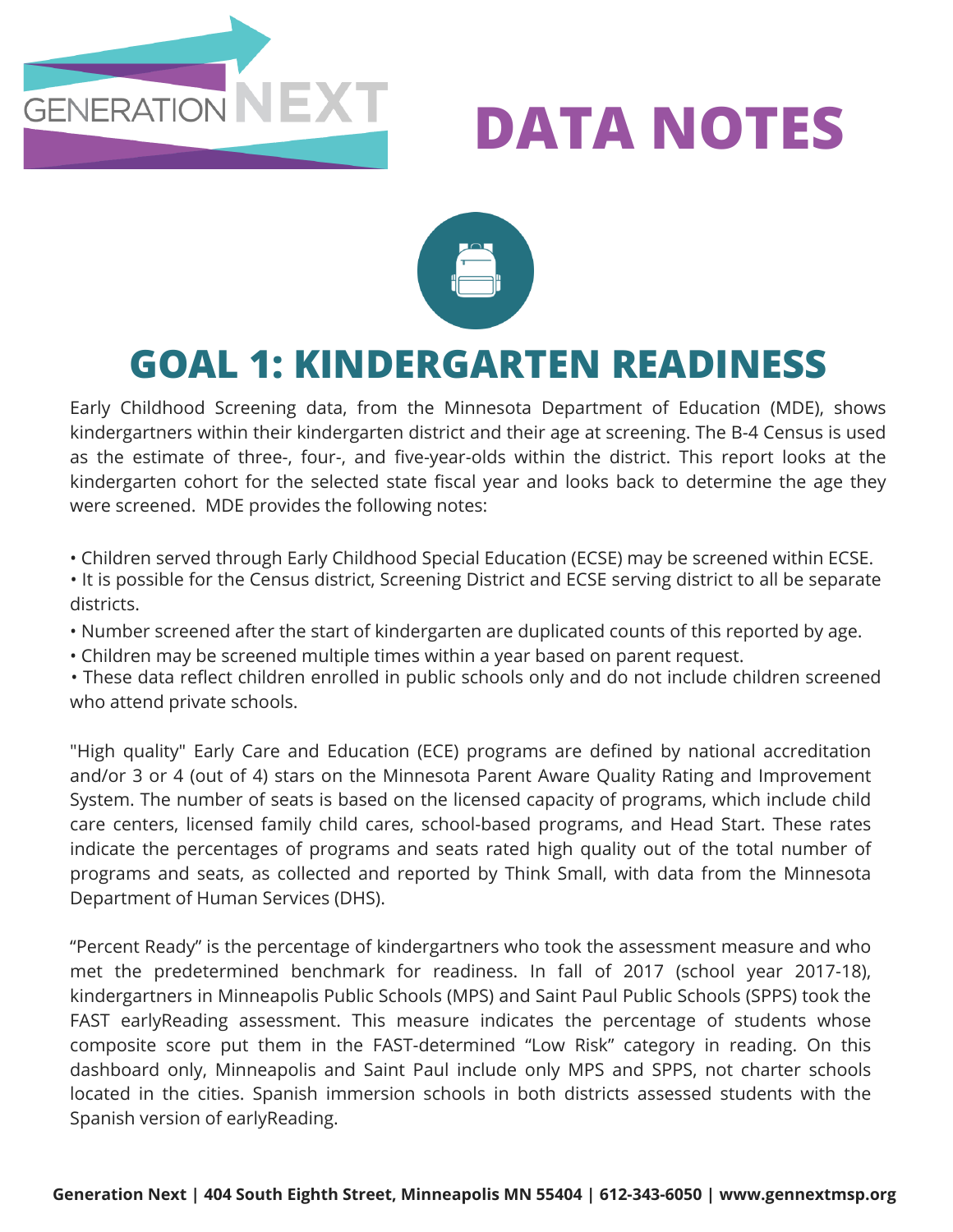





### **GOALS 2 & 3: EARLY GRADE LITERACY AND MIDDLE GRADE MATH**

The Minnesota Department of Education (MDE) provided these data on the Minnesota Comprehensive Assessment (MCA) for math from students at all district-run public schools and charter schools in Minneapolis and Saint Paul.

Scores on the MCA are categorized as "does not meet the standards", "partially meets the standards", "meets the standards", and "exceeds the standards". Proficiency is defined by meeting or exceeding the grade-level standards.

*Notes from MDE Data Reports and Analytics:* This report shows the percent of students tested who meet or exceed achievement standards set by Minnesota educators. The proficiency trends shows results over time for each subject. The goal for Minnesota students is proficiency in all subject areas.

New, more rigorous achievement standards were implemented in 2011 for mathematics and in 2013 for reading. For this reason, comparisons between the percentages of students who scored proficient in mathematics from 2010 to 2011 and in reading from 2012 to 2013 should be done only when keeping in mind the standards changed from one year to the next.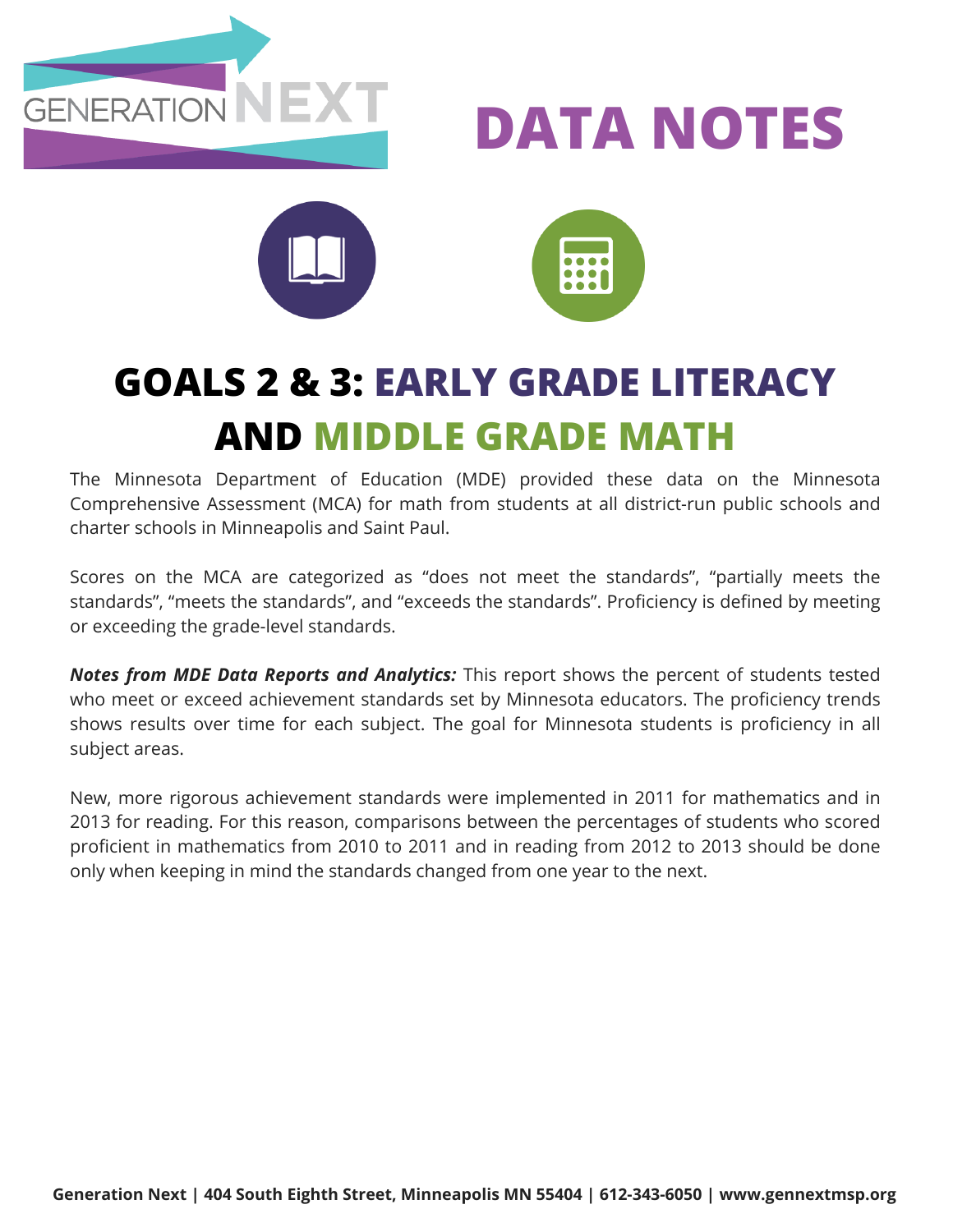



#### **GOAL 4: SOCIAL-EMOTIONAL LEARNING**

Social-Emotional Skills measures use Minnesota Student Survey (MSS) data, prepared by the University of Minnesota's Minnesota Youth Development Research Group (MYDRG), directed by Dr. Michael Rodriguez, Department of Educational Psychology, University of Minnesota. The skills are part of the Developmental Asset Profile, used with permission from the Search Institute.

Filters by Race use student-identified categories that are different from other data sources. In the MSS, students are asked to identify with as many ethnic and racial groups as appropriate. In order to create a race/ethnic variable that allowed for reporting students in one group and avoid duplicating students in multiple groups, MYDRG used the following process:

**1.** Students who identified as Hmong, Somali, or Latino (an ethnicity) are classified in these community groups in that priority order, regardless of any racial identification. If a student identified who identified as Hmong also identified as Somali, they are classified as Somali; if a Somali student also identified as Latino, they are classified as Latino.

**2.** American Indian students who did not identify with an ethnic community are classified as American Indian regardless of whether they also identified with other racial groups.

**3.** Native Hawaiian/Pacific Islander students are combined with Asian students.

**4.** Of the students who did not identify with an ethnic group, those who identified with multiple racial groups are classified as multiracial.

**5.** The remaining racial groups are students who identified only with that racial group, including Asian/Pacific Islander, Black, and White.

In summary, students who identified with an ethnic group are classified in their ethnic group. American Indian students are those without an ethnic classification, and include those with multiracial identifications. Asian/Pacific Islander students do not include Hmong students. Black students do not include Somali students. White students are White only.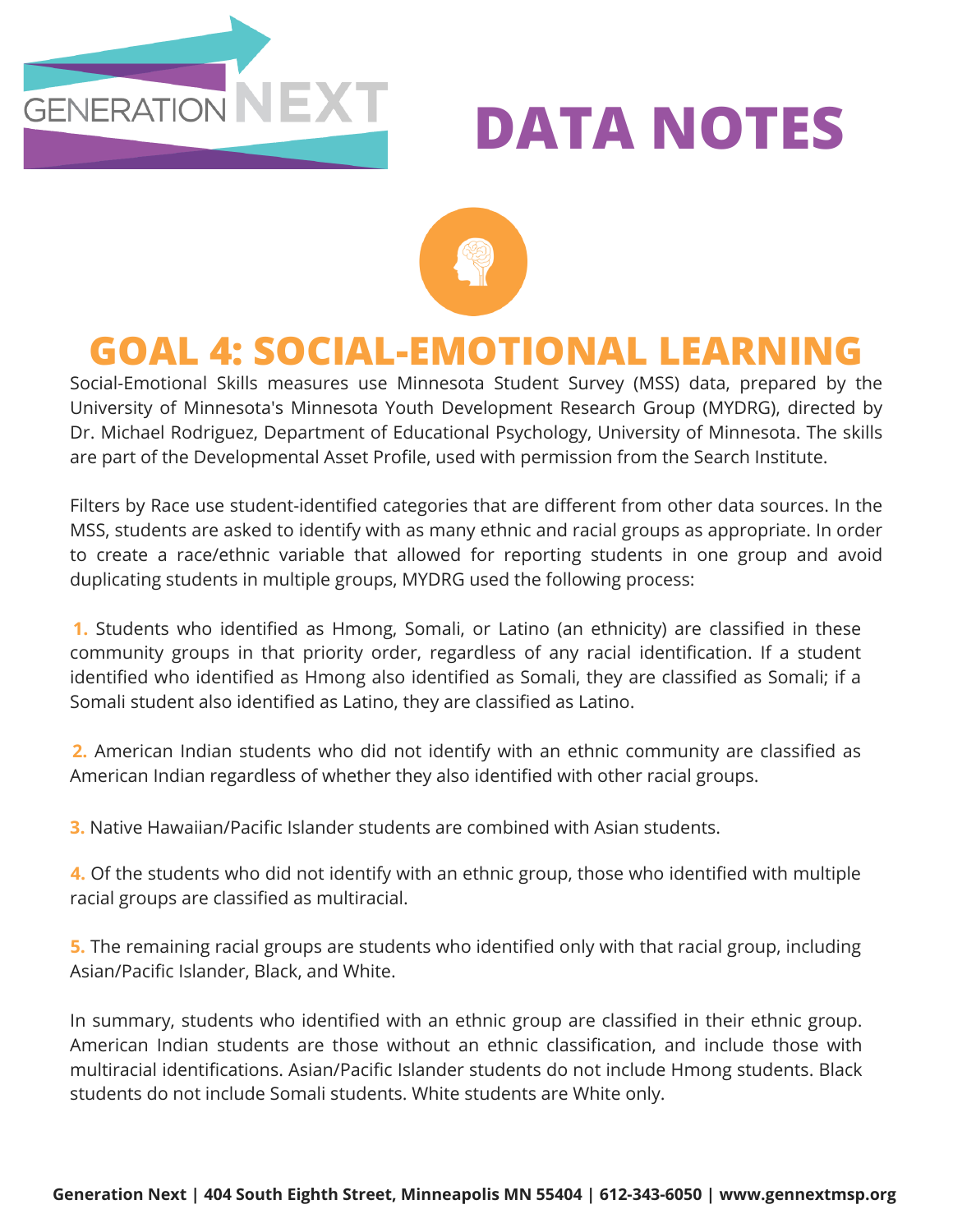

### **Data Notes**



#### **GOAL 5: HIGH SCHOOL GRADUATION**

Minnesota Department of Education (MDE) provided high school graduation data with the following notes from MDE Data Reports and Analytics:

• The adjusted cohort graduation rate model follows students in a group, or a "cohort," throughout high school and determines if they graduate within four, five, or six years.

• The "graduated" count is those who were officially reported as having graduated. "Continuing" are those students who were expected to have graduated but are taking additional time to complete graduation requirements. Students who officially dropped out are included in the "dropped out" count. The "unknown" category includes those students who entered the cohort, but it is unknown what happened to them because of insufficient district record keeping.

• This report is typically updated in February/March of each year. Graduation rates are released later in the year because Minnesota allows summer graduates to be included in the prior year graduation rate. For example, students who complete graduation requirements in summer of 2016 can be included in the 2016 rates.